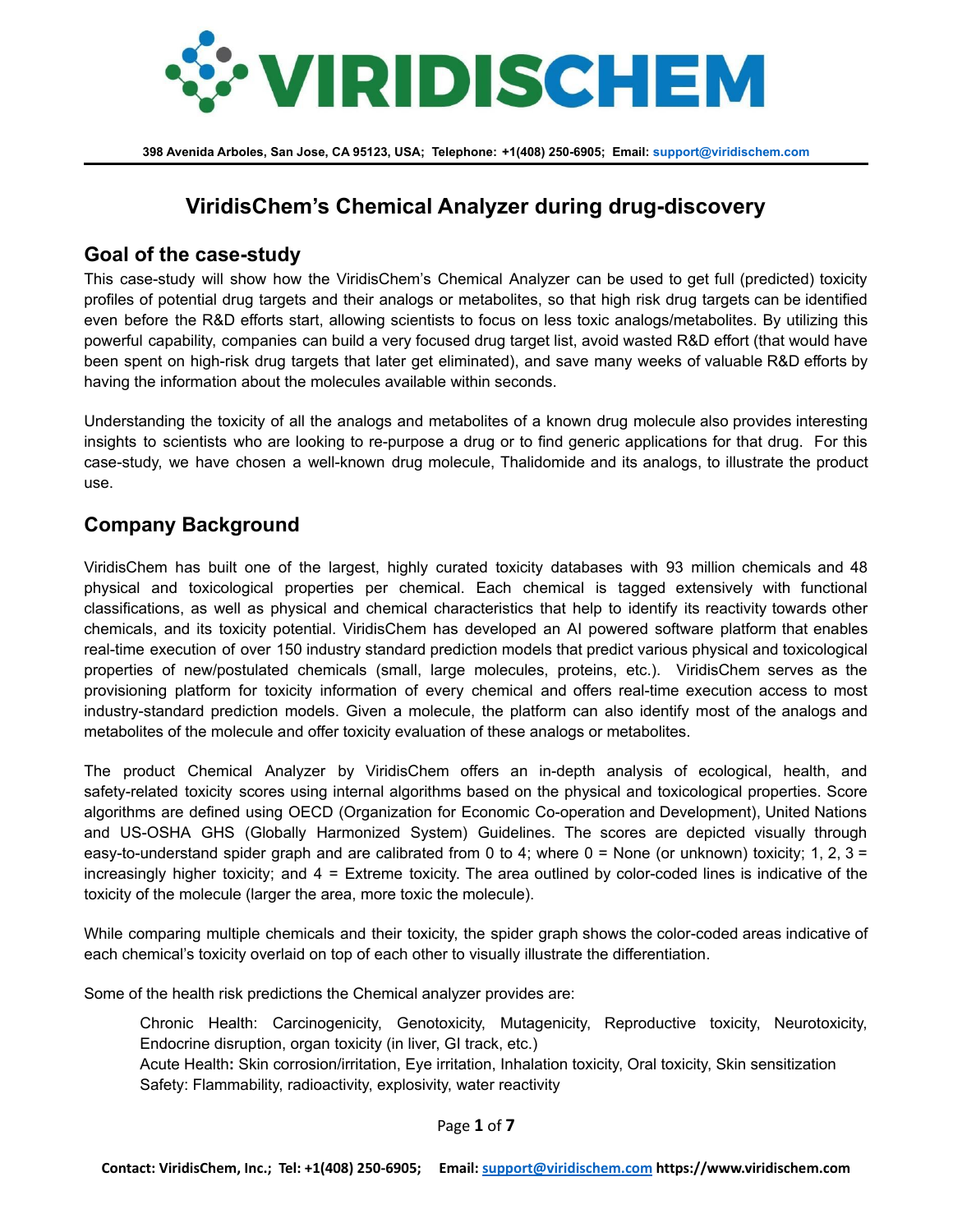Where possible, the toxicological properties include LC50, LD50, EC50 values for various species to help understand the acute and chronic health impact of the chemicals.

All of these capabilities combined can offer various R&D insights during drug target identification that otherwise are not possible. By integrating the Chemical analyzer as part of its R&D practices, pharmaceutical and agrochemical companies can automate this exploratory work to identify high-risk drug targets, find less toxic analogs or metabolites to save precious R&D time and efforts.

## **Study Approach**

To illustrate the use of the platform and the product, we have selected a well-known and well-studied drug molecule Thalidomide (CAS# 50-35-1) as an example for this case study.

#### History behind the target molecule

Thalidomide was synthesized in 1953 by a West German company as a sedative. It became popular outside of the United States to help with morning sickness in the mid-1950s, but in 1961 it was discovered to cause birth defects. But despite these widespread reproductive issues associated with thalidomide, it continues to be used in medical settings due to its usefulness in the treatment of a number of conditions and diseases, and Thalidomide and its derivatives<sup>1</sup> are now widely used as potent immunomodulatory drugs (IMiDs) in the treatment of several diseases including multiple myeloma (MM) and leprosy. We have selected this molecule for our case-study as an illustrative example because it is one of the most widely studied molecules and lot of information is available about its many analogs and metabolites.

Please note that the purpose of this case-study is not to provide any recommendation on suitability of specific molecules, but simply to show what type of information can be available for early drug-discovery studies that can save precious R&D time, especially for molecules for which very little information is available.

We have selected following analogs and metabolites of the molecule:

#### **Analogs:**

- Lenalidomide (CAS# 191732-72-6)
- Pomalidomide (CAS# 19171-19-8)

#### **Metabolites:**

- Phthalamic acid (CAS# 88-97-1)
- **-** N-Phthaloylglutamine (CAS# 3343-29-1)
- **-** 5-Hydroxythalidomide (CAS# 64567-60-8)

For this case-study, we have focused on two of the ViridisChem Platform's key capabilities:

Page **2** of **7**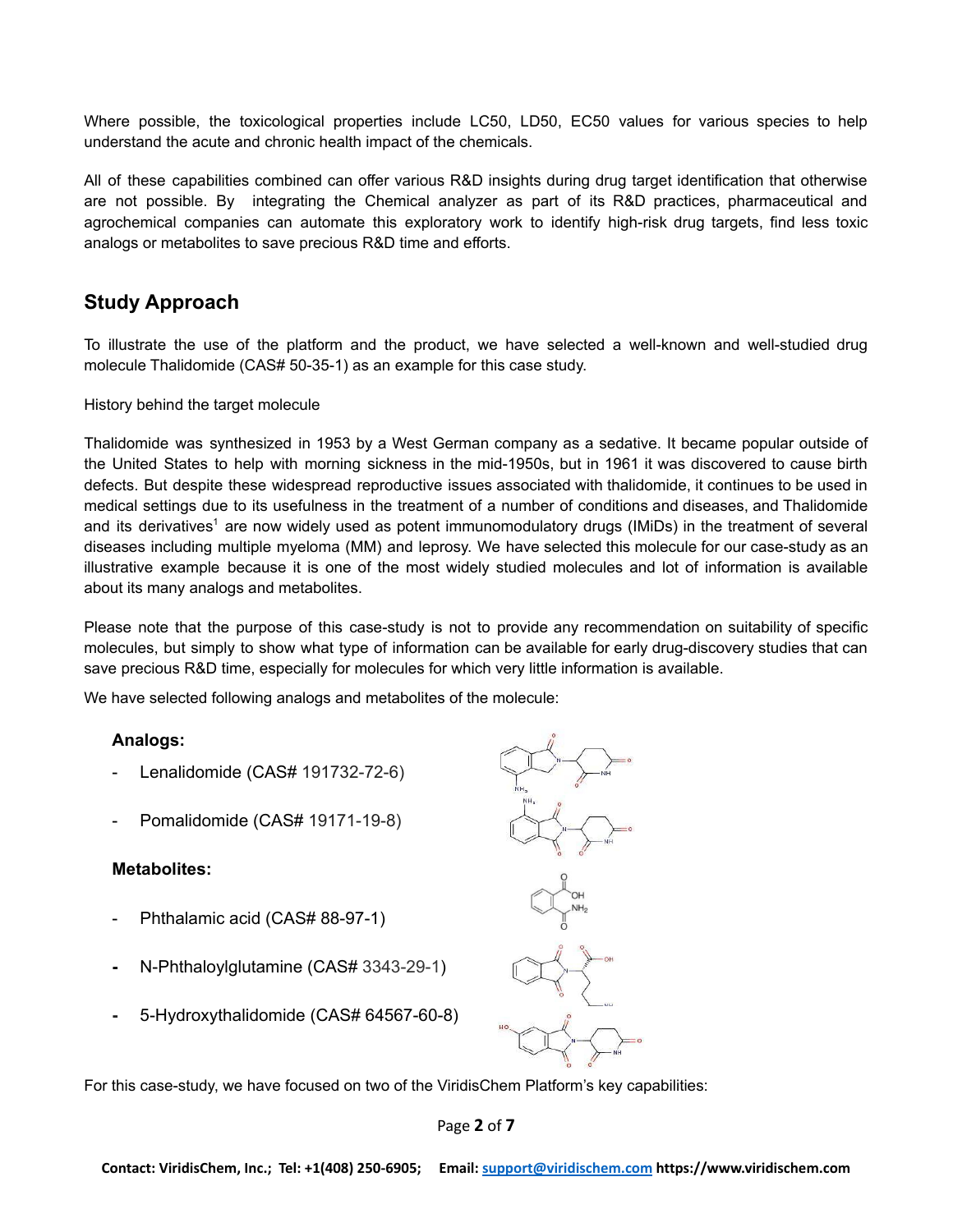- Given a (new or unknown) molecular structure, identify the appropriate prediction models that will offer the highest accuracy property predictions and execute them in real time in the background to estimate physical and toxicological properties, acute and chronic health concerns.
- Based on the property values (experimental or estimated), utilize ViridisChem's proprietary algorithms to calculate toxicity scores. Sort the results according to the toxicity scores

Combining these capabilities, ViridisChem's Chemical analyzer was able to identify the Thalidomide analogs and metabolites and compare their toxicities, so that scientists can identify if the target molecule is high-risk and if they should pursue its analog or metabolite. Of course, this is a preliminary information to help scientists quickly assess potential problems and factor that information during their target identification work.

Two of the key capabilities critical during drug-discovery R&D this case-study does not focus on (since we have already selected the analogs and metabolites we want to focus on) are:

- Its ability to identify the analogs and metabolites of a given molecule along with their toxicity profiles
- When the scientist draws a structure of a new/unknown or even postulated molecules, its ability to select and execute on-demand appropriate prediction models to provide most physical and toxicological properties and the molecule's toxicity profile

For the molecule Thalidomide, from the visual toxicity evaluation graphs generated using ViridisChem's Chemical analyzer (see below), each molecule has different health and ecological toxicity footprint. Scientists must take into consideration their specific application requirements (therapeutic target, mode of delivery, etc.) that can influence their decision.



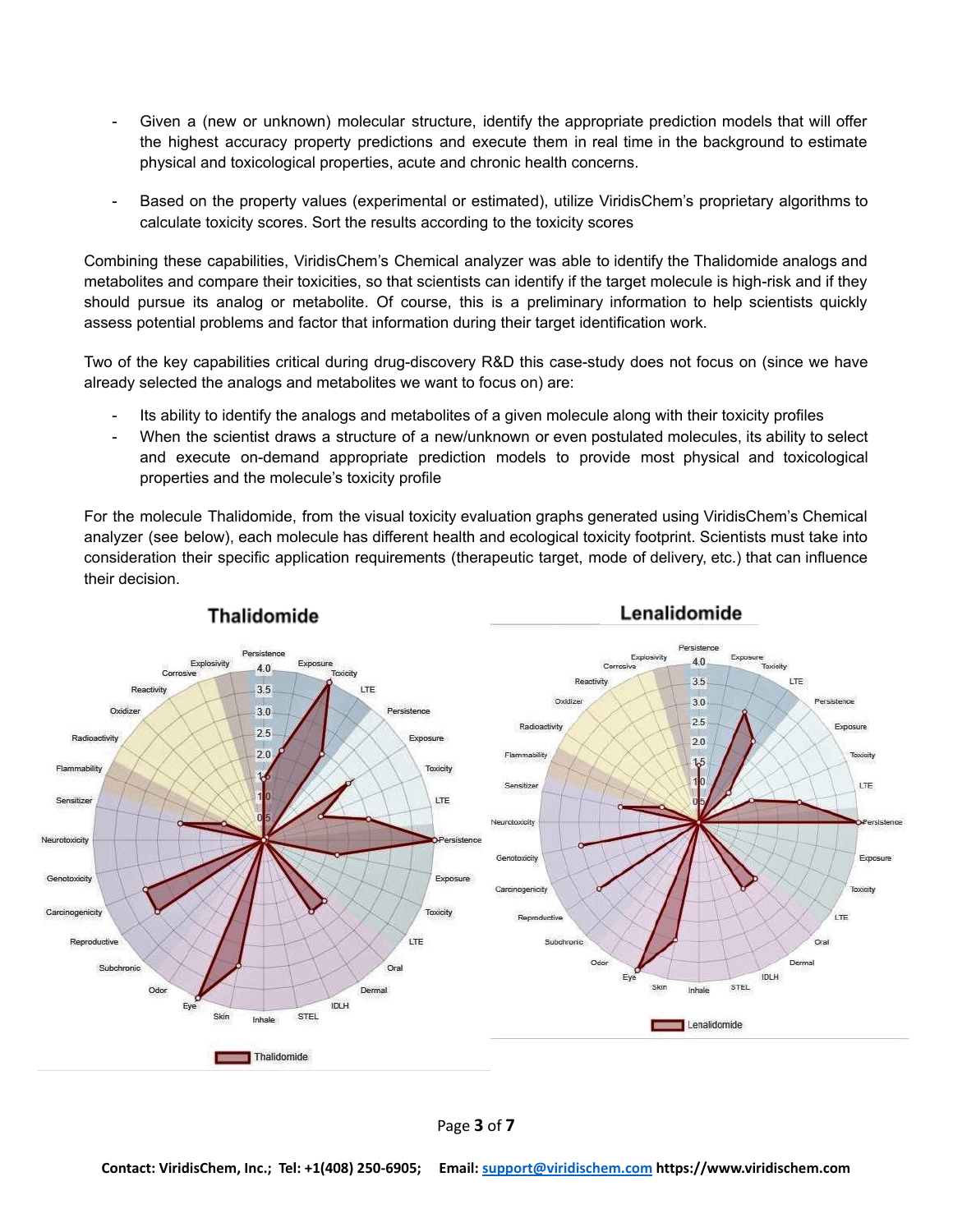



**Contact: ViridisChem, Inc.; Tel: +1(408) 250-6905; Email: [support@viridischem.com](mailto:support@viridischem.com) https://www.viridischem.com**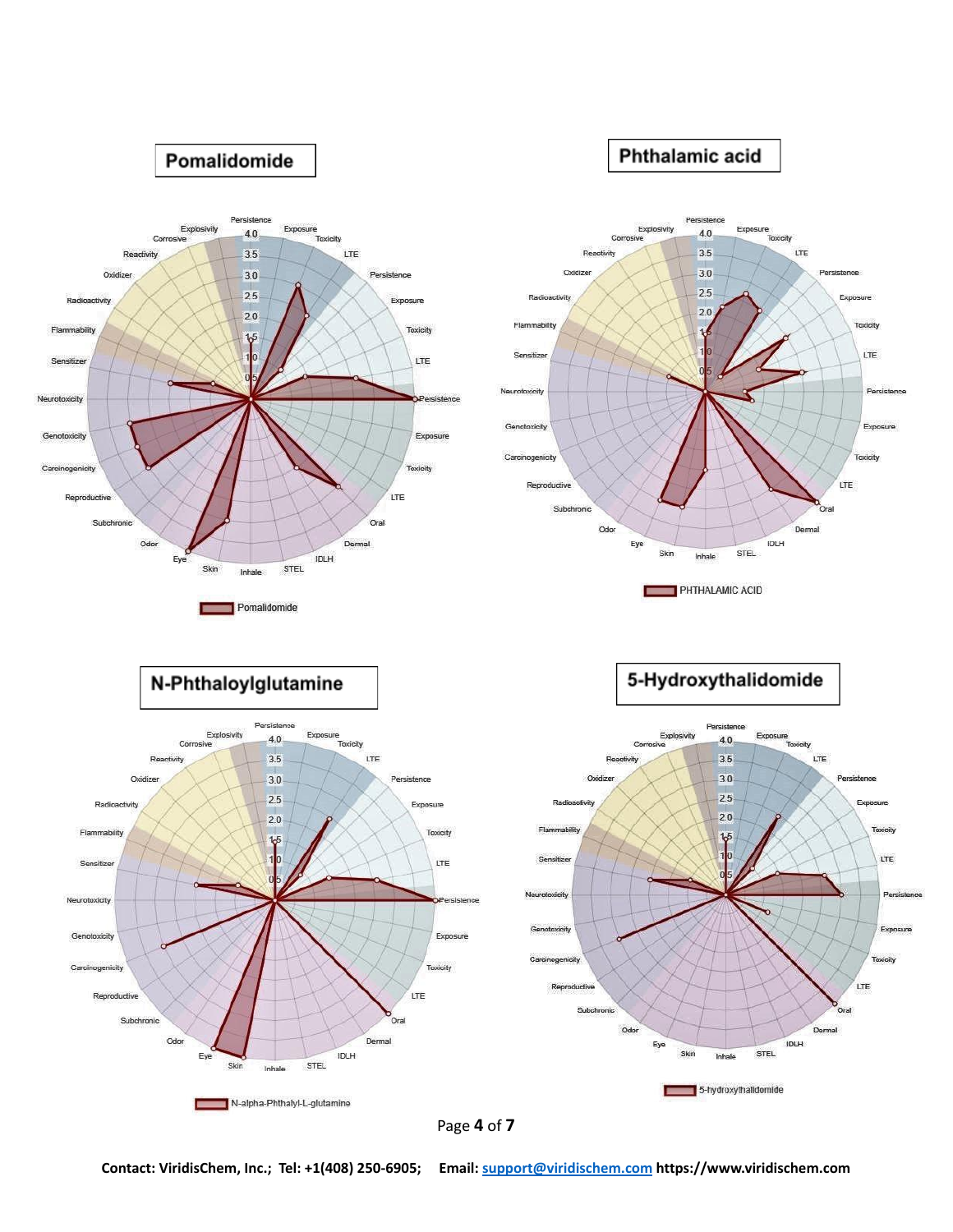# **Key issues shown by the toxicity profile graphs of the molecules**

(screenshot from ViridisChem's Chemical Analyzer)

| Name                          | <b>OA</b><br><b>Thalidomide</b> | 60<br>Lenalidomide | 60<br><b>Pomalido ACID</b> | PHTHALAMIC L- |      | 00 5-<br>glutamine hydroxythalidd |
|-------------------------------|---------------------------------|--------------------|----------------------------|---------------|------|-----------------------------------|
| <b>Final Score</b>            | 1.45                            | 0.99               | 1.17                       | 1.39          | 1.26 | 1.31                              |
| -Ecological Score             | 1.15                            | 0.36               | 0.58                       | 0.97          | 0.74 | 0.82                              |
| -Water Score                  | 2.35                            | 2.19               | 2.19                       | 2.15          | 1.89 | 1.88                              |
| Persistence                   | 1.44                            | 1.43               | 1.43                       | 1.46          | 1.46 | 1.45                              |
| Exposure                      | 2.15                            | N/A                | N/A                        | 2.20          | N/A  | N/A                               |
| <b>Toxicity</b>               | 4.00                            | 3.00               | 3.00                       | 2.70          | N/A  | <b>N/A</b>                        |
| Long Term Effect              | 2.44                            | 2,45               | 2,45                       | 2.48          | 2.45 | 2.45                              |
| +Air Score                    | 0.93                            | 1.57               | 1.56                       | 1.48          | 1.50 | 1.54                              |
| +Soil Score                   | 0.70                            | 0.01               | 0.06                       | 0.29          | 0.15 | 0.19                              |
| -Health Score                 | 2.63                            | 2.63               | 2.81                       | 2.77          | 2.71 | 2.71                              |
| -Acute Health Score           | 2.63                            | 2.63               | 2.91                       | 2.77          | 3.00 | 3.00                              |
| Oral LD50                     | 2.00                            | 2.00               | 3.00                       | 3.00          | 3.00 | 3.00                              |
| Dermal LD50                   | 2.00                            | 2.00               | 2.00                       | 3.00          | N/A  | N/A                               |
| <b>Inhalation LC50</b>        | N/A                             | N/A                | N/A                        | 2.00          | N/A  | N/A                               |
| Skin Irritation               | 3.00                            | 3.00               | 3.00                       | 3.00          | N/A  | N/A                               |
| Eye Irritation                | 4.00                            | 4.00               | 4.00                       | 3.00          | N/A  | N/A                               |
| -Chronic Health Score 2.62    |                                 | 2.62               | 2.71                       | N/A           | 2.45 | 2.45                              |
| Subchronic<br>Toxicity        | N/A                             | N/A                | N/A                        | N/A           | N/A  | N/A                               |
| Reproductive<br>Effect        | 3.00                            | 3.00               | 3.00                       | N/A           | N/A  | N/A                               |
| <b>Endocrine</b><br>Disruptor | N/A                             | N/A                | N/A                        | N/A           | N/A  | N/A                               |
| Carcinogenicity               | 3.00                            | N/A                | 3.00                       | N/A           | 3.00 | 3.00                              |
| Genotoxicity                  | N/A                             | 3.00               | 3.00                       | N/A           | N/A  | N/A                               |
| Neurotoxicity                 | N/A                             | N/A                | N/A                        | N/A           | N/A  | N/A                               |
| Sensitizer                    | 2.00                            | 2.00               | 2.00                       | N/A           | 2.00 | 2.00                              |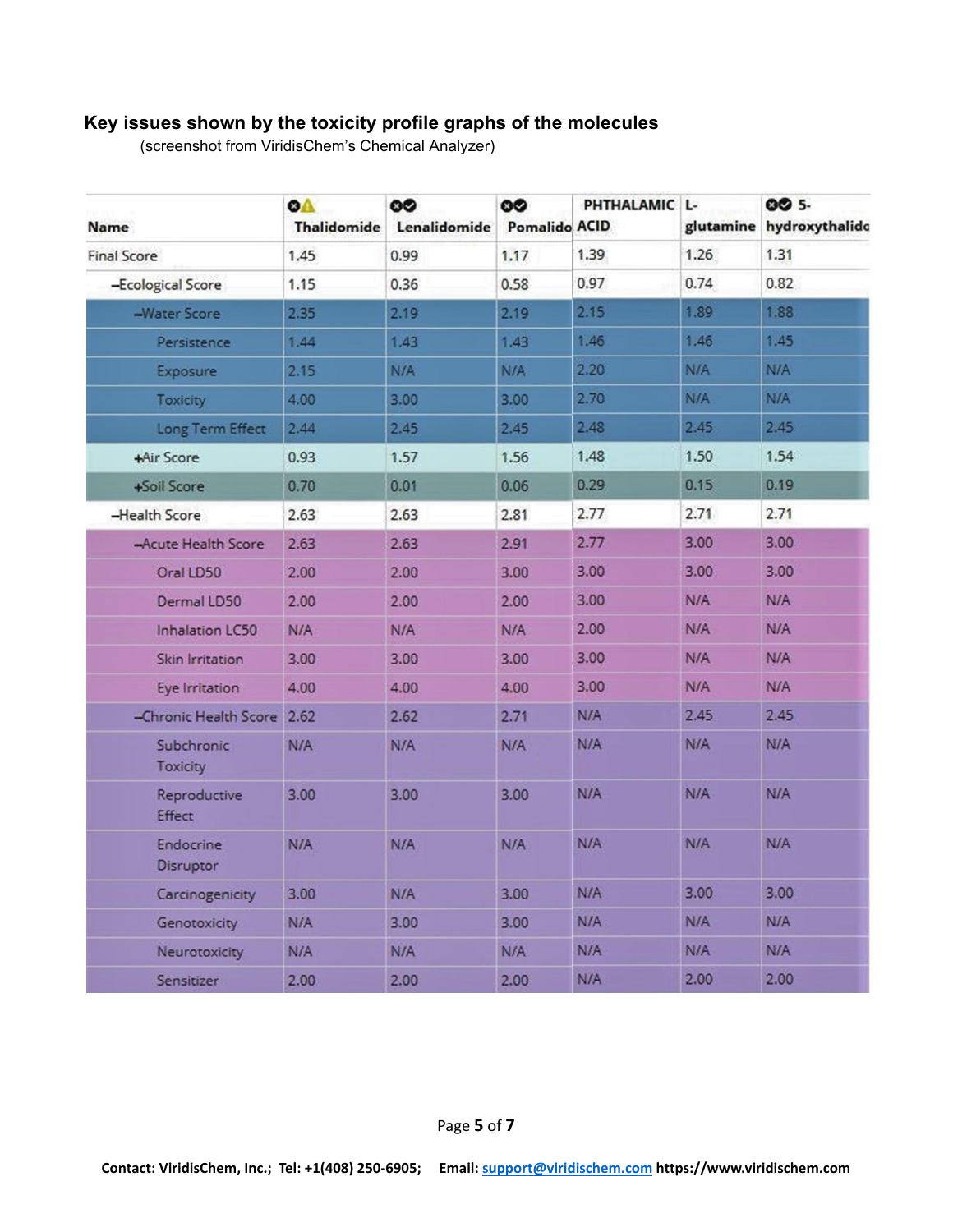### **Summarized toxicity scores of the molecules (extracted from the table above)**

| <b>Chemical</b>      | CAS#          | <b>Structure</b>                   | <b>Acute</b>     | <b>Chronic</b>  | <b>Ecological</b> |
|----------------------|---------------|------------------------------------|------------------|-----------------|-------------------|
|                      |               |                                    | <b>Toxicity</b>  | <b>Toxicity</b> | toxicity          |
| Thalidomide          | $50 - 35 - 1$ |                                    | 2.63             | 2.62            | 1.15              |
| Lenalidomide         | 191732-72-6   |                                    | 2.63             | 2.62            | 0.36              |
| Pomalidomide         | 19171-19-8    |                                    | 2.91             | 2.71            | 0.58              |
| Phthalamic acid      | 88-97-1       | HO <sup>.</sup><br>NH <sub>2</sub> | 2.77             | N/A             | 0.97              |
| N-Phthaloylglutamine | 3343-29-1     |                                    | $\overline{3.0}$ | 2.45            | 0.74              |
| 5-Hydroxythalidomide | 64567-60-8    |                                    | 3.0              | 2.45            | 0.82              |

It is evident from the detailed scores shown in the tables above that each of these closely related molecules have considerable toxicity issues. However, a closer look at the specific endpoint toxicity of the molecules, it seems that the metabolite 5-Hydroxythalidomide shows less severe acute and chronic health issues and has a better ecological toxicity footprint. According to the Human Metabolome database (HMDB), for people that have used or taken Thalidomide, it is found in human liver and kidney tissues, and has also been detected in multiple biofluids, such as urine and blood.

It is also interesting to note that the analog Lenalidomide shows a similar, although much less severe, toxicity footprint as Thalidomide.

Some key physical and toxicological properties that influence the ecological and acute health scores obtained through the Chemical analyzer may offer some helpful insights for the scientists.